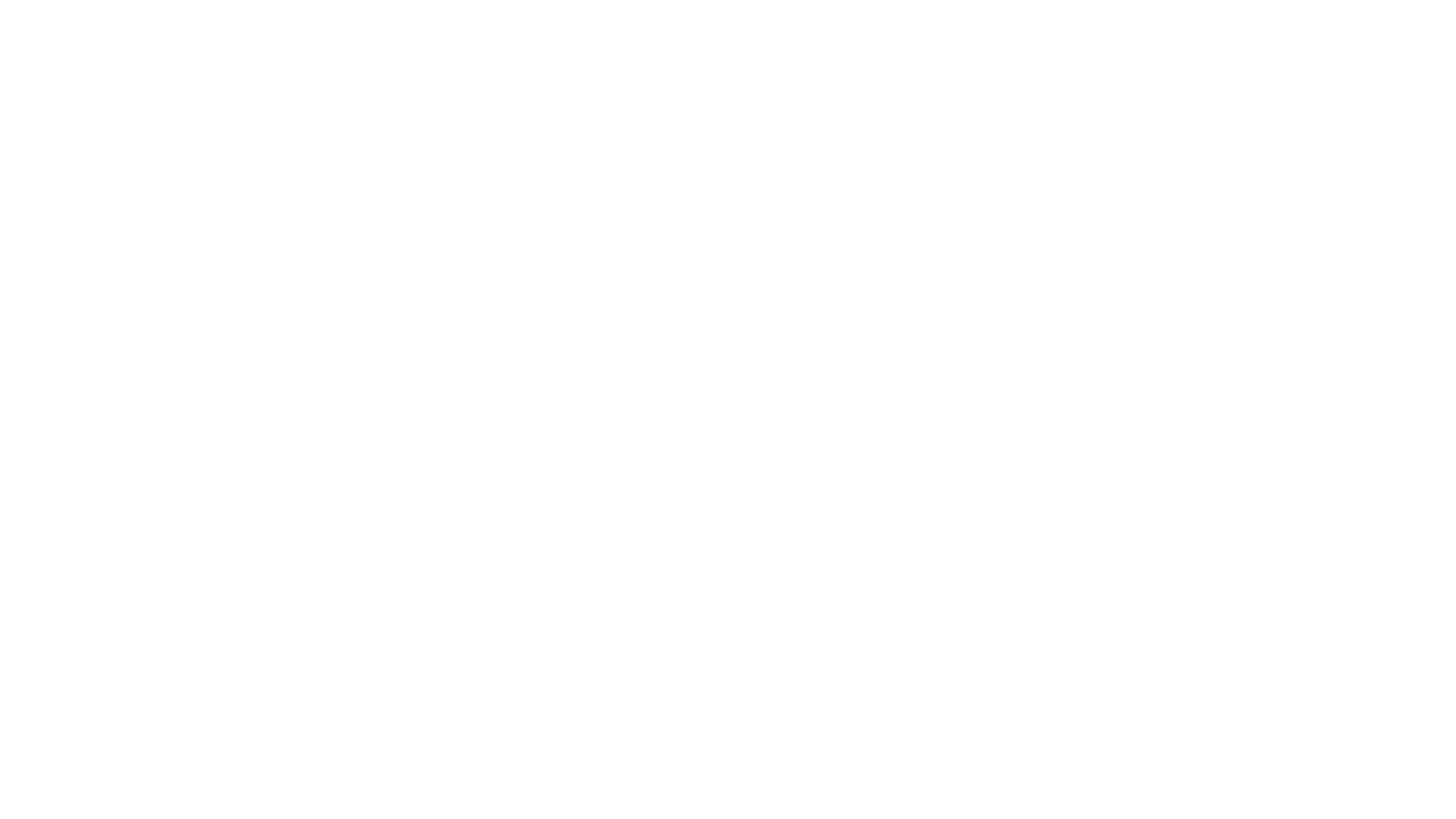

## Lesson 5

#### RESILIENCE AND GROWTH MINDSET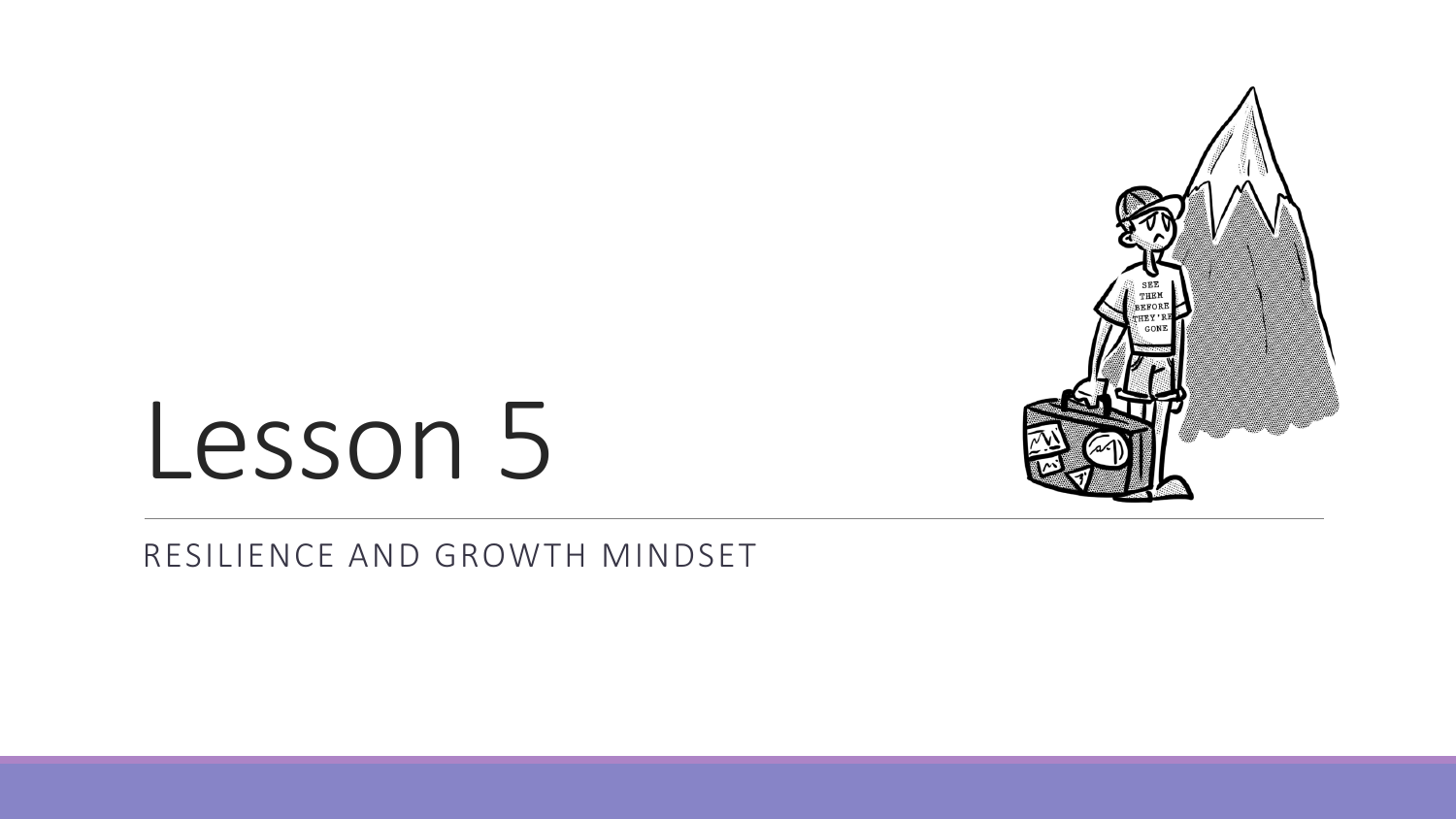### So, how are things going….?

You are about five weeks into Year 12.

Still really excited? Any worries or concerns about your work?



Individually spend five minutes writing down what is going well, and any concerns that you have. For example, you're really enjoying lessons, but the amount of work you have to do is MASSIVE!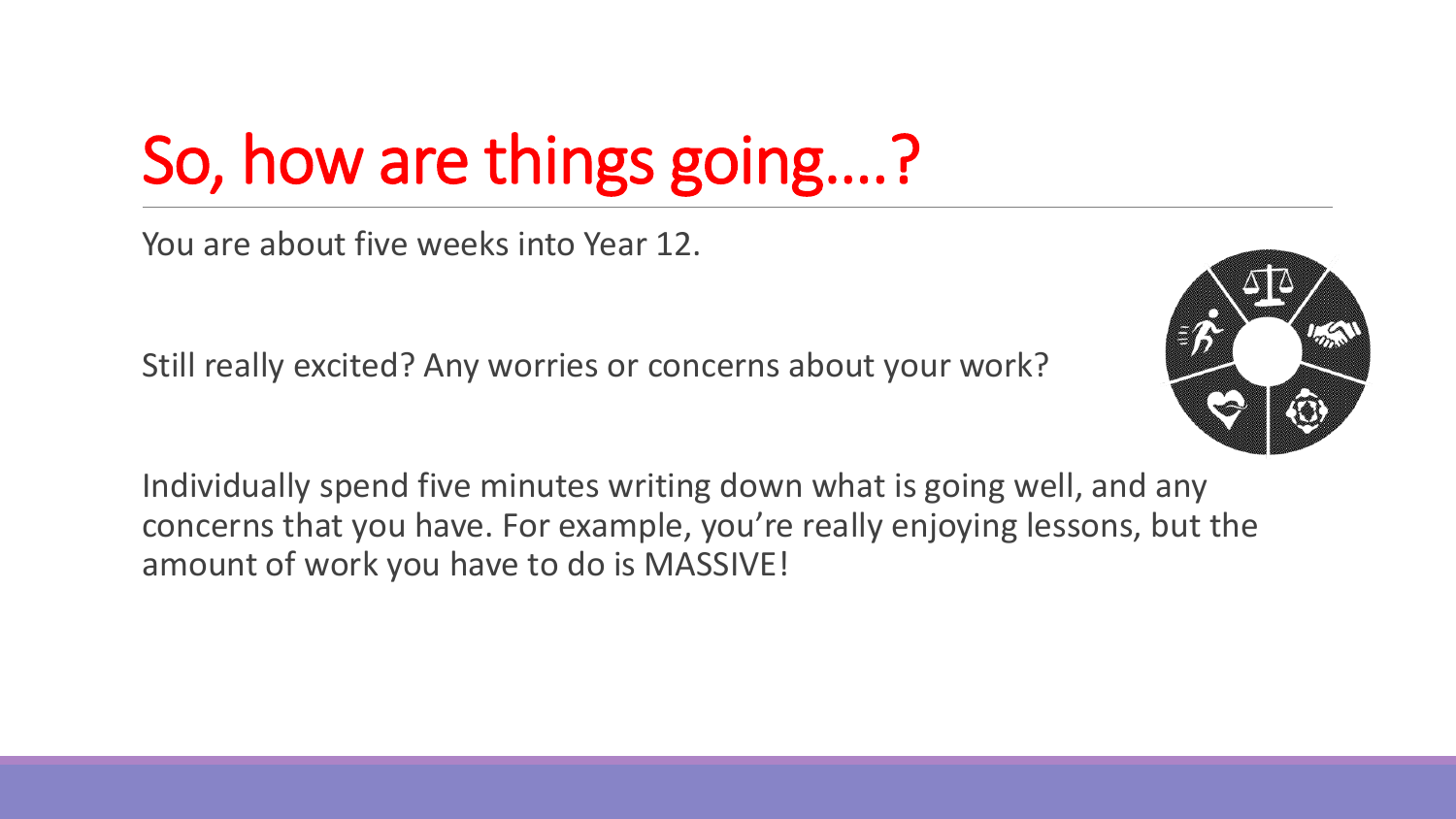#### What are our concerns?

There is too much to learn!

I have too much homework!

All the deadlines seem to be the same.

I've started to get my first pieces of work back and the grades are rubbish; I'm never going to achieve my target grade!

I'm not sure that I can cope with all the work.

I don't want to ask questions in class in case I seem stupid.

Everyone else seems to be coping – is it only me?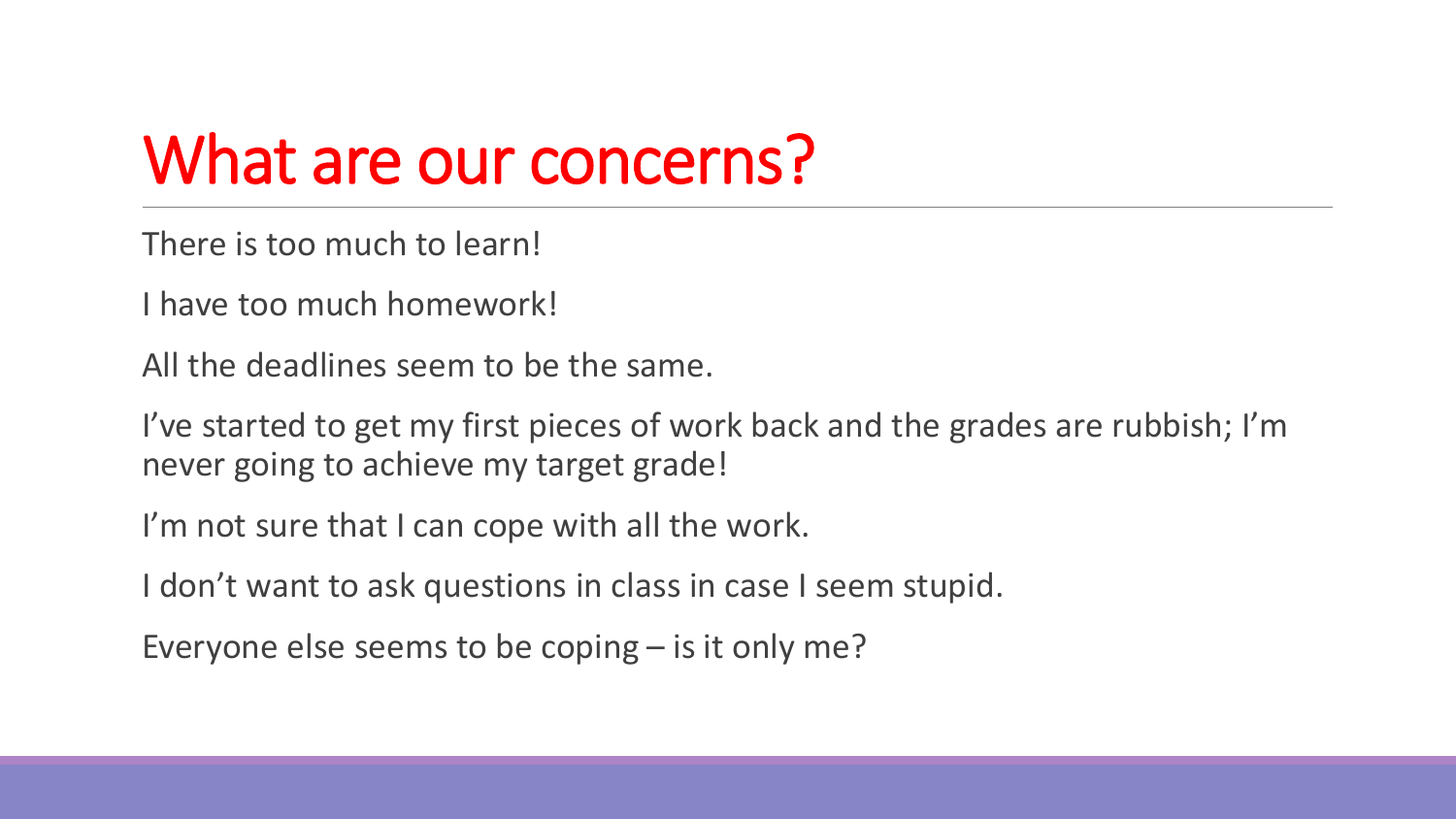#### Reflection

Firstly, are any other concerns that you have identified.

Next: can we research using the internet how we can overcome our concerns.

**Make a list of all the solutions as you go as to help you overcome any concerns you may have.**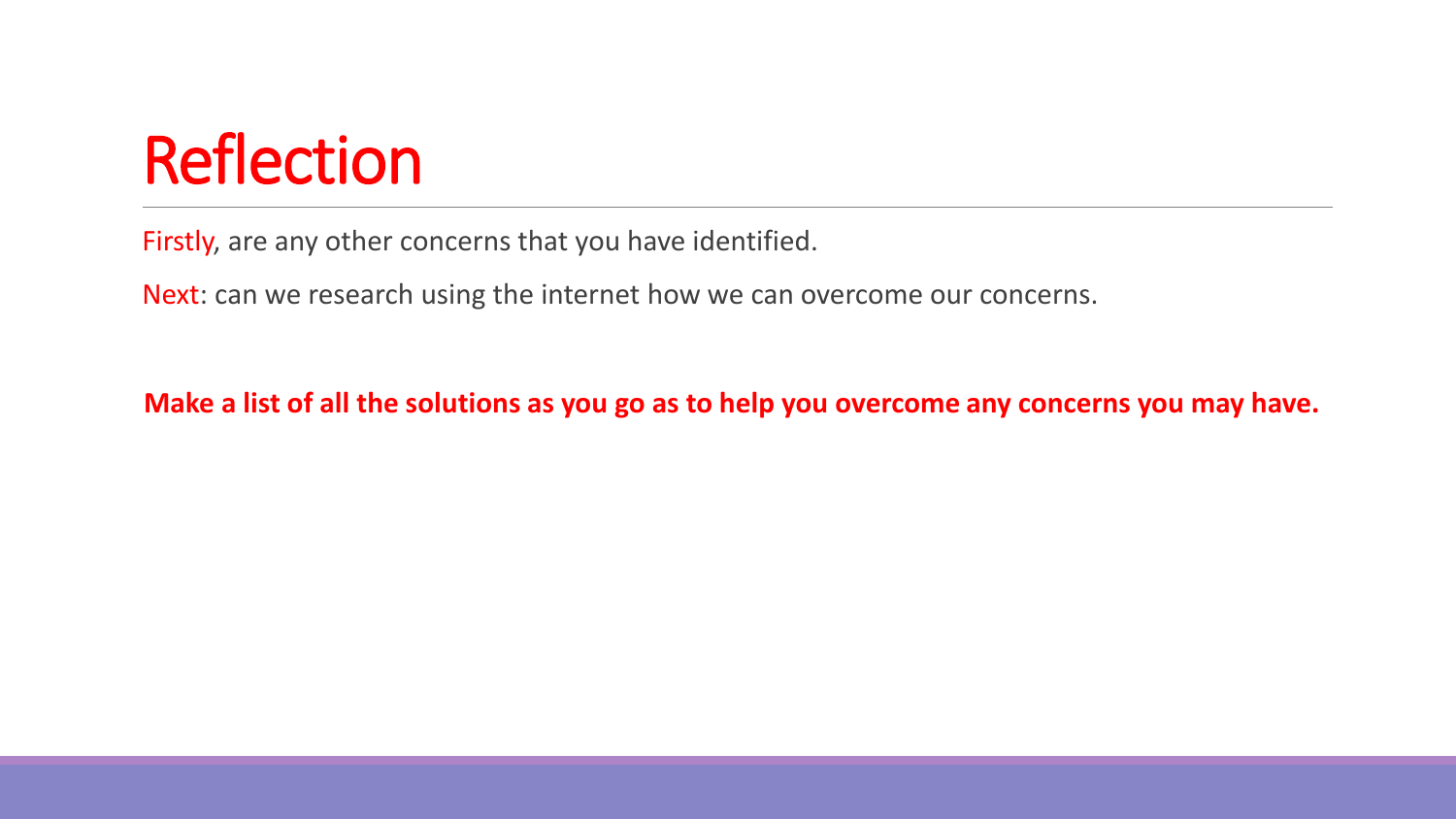#### How do you deal with this?

Einstein said: (PICTURE OF EINSTEIN??)

'Insanity is doing the same thing over and over again and expecting different results'.

*Some* possible solutions:

Complete a PiXL Knowledge sheet for the topic that's causing you problems.

Highlight the areas of the essay / piece of work that are inaccurate or need development. Focus on understanding these points.

Put all of your deadlines on an electronic calendar. Set up alerts for when you should be starting each piece of work so that you meet the deadline.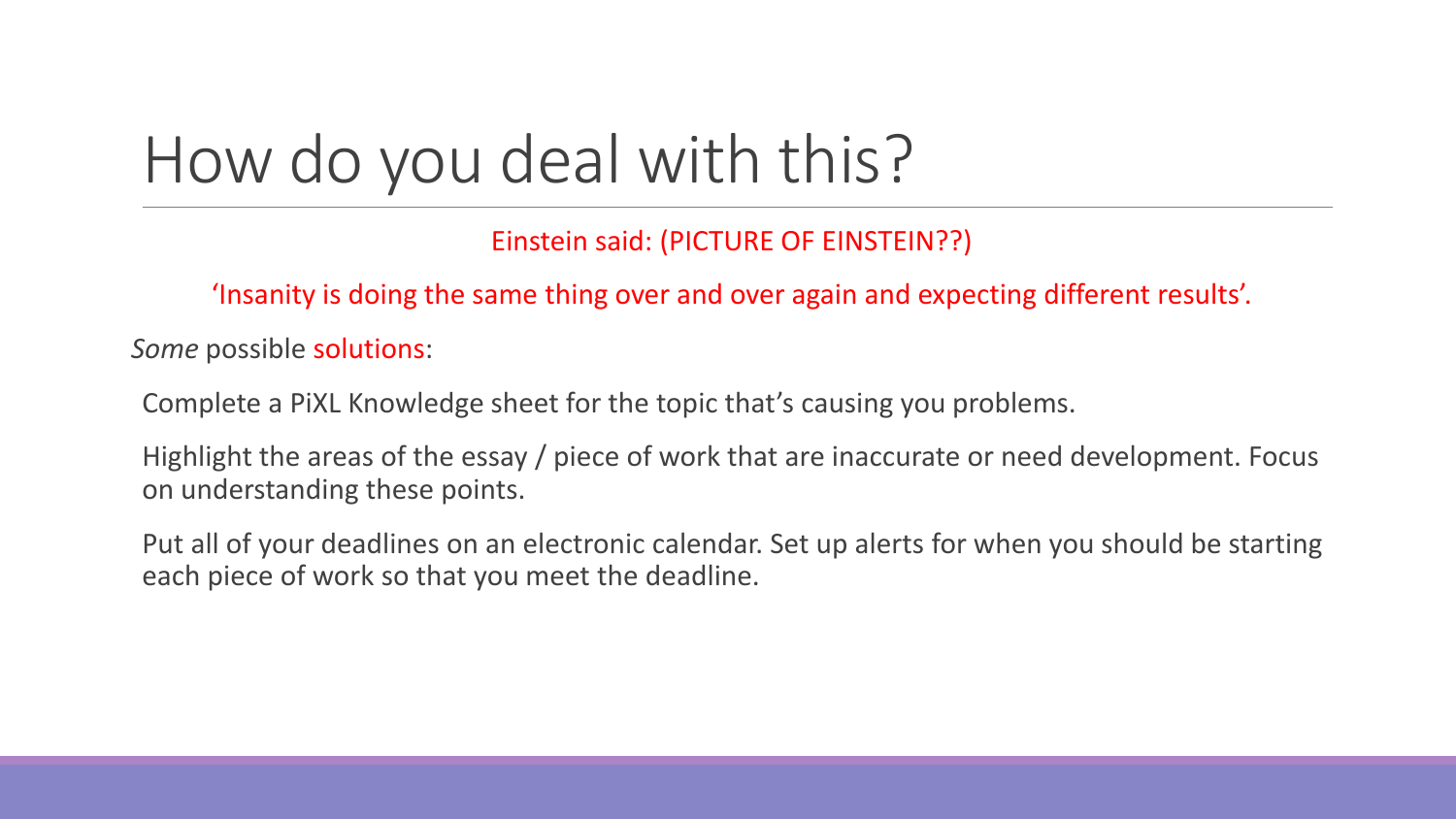# **Fixed Mindset I can't do it** What about your MINDSET?